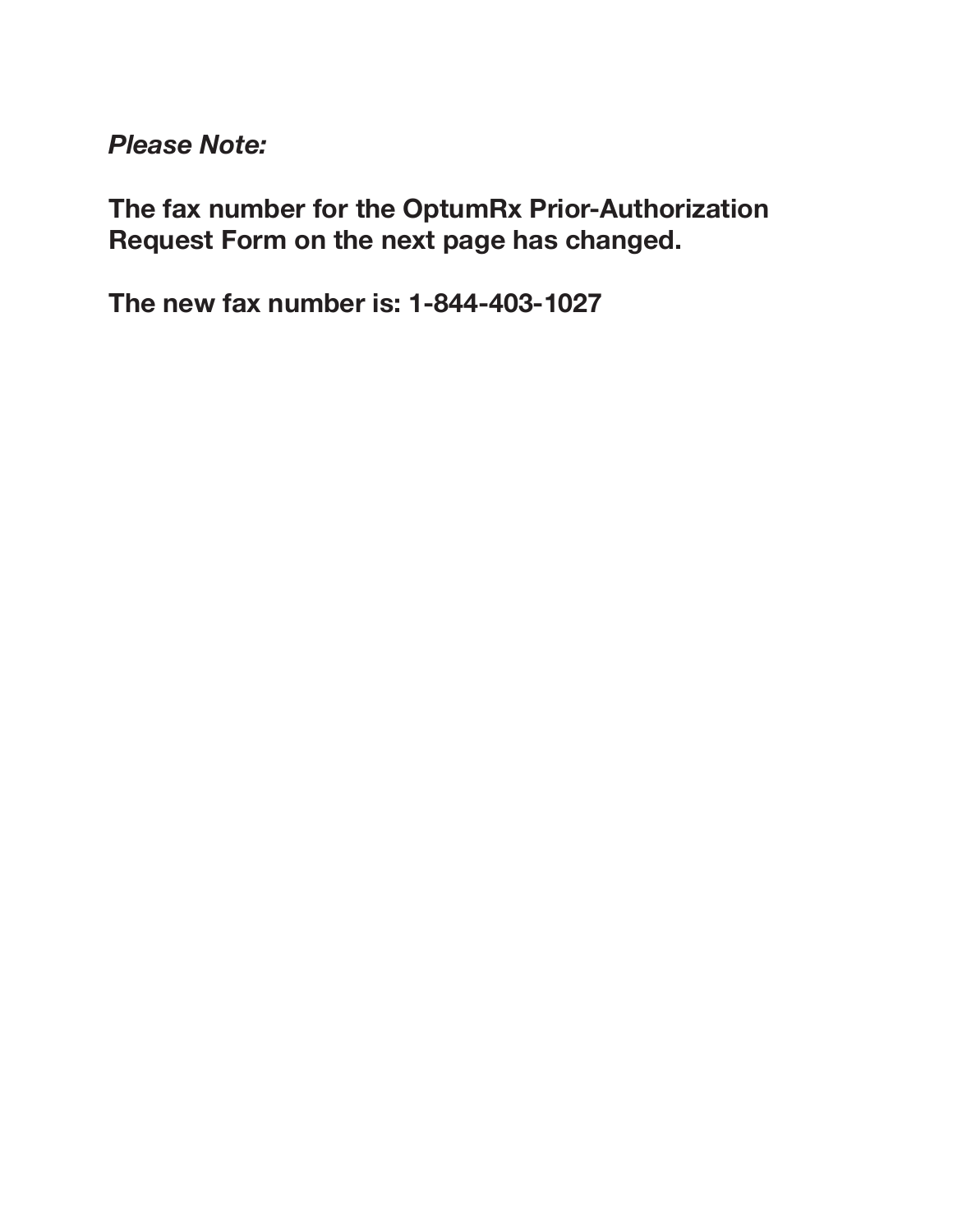

## **Xtampza ER® Long-Acting Opioid Prior Authorization Request Form (Page 1 of 2) DO NOT COPY FOR FUTURE USE. FORMS ARE UPDATED FREQUENTLY AND MAY BE BARCODED**

| <b>Member Information (required)</b>                                                                                                                                                                                                                                                                                                                                                                                                                                                                                                                                                                                                                                                                                                                                                                                                                                                                                                                                          |                                                                                                                                                                                                                                                                                                                                                                                                                                                        |                                                                                                                   | <b>Provider Information (required)</b>                                                                              |                    |            |      |
|-------------------------------------------------------------------------------------------------------------------------------------------------------------------------------------------------------------------------------------------------------------------------------------------------------------------------------------------------------------------------------------------------------------------------------------------------------------------------------------------------------------------------------------------------------------------------------------------------------------------------------------------------------------------------------------------------------------------------------------------------------------------------------------------------------------------------------------------------------------------------------------------------------------------------------------------------------------------------------|--------------------------------------------------------------------------------------------------------------------------------------------------------------------------------------------------------------------------------------------------------------------------------------------------------------------------------------------------------------------------------------------------------------------------------------------------------|-------------------------------------------------------------------------------------------------------------------|---------------------------------------------------------------------------------------------------------------------|--------------------|------------|------|
| Member Name:                                                                                                                                                                                                                                                                                                                                                                                                                                                                                                                                                                                                                                                                                                                                                                                                                                                                                                                                                                  |                                                                                                                                                                                                                                                                                                                                                                                                                                                        |                                                                                                                   | Provider Name:                                                                                                      |                    |            |      |
| Insurance ID#:                                                                                                                                                                                                                                                                                                                                                                                                                                                                                                                                                                                                                                                                                                                                                                                                                                                                                                                                                                |                                                                                                                                                                                                                                                                                                                                                                                                                                                        |                                                                                                                   | NPH:                                                                                                                |                    | Specialty: |      |
| Date of Birth:                                                                                                                                                                                                                                                                                                                                                                                                                                                                                                                                                                                                                                                                                                                                                                                                                                                                                                                                                                |                                                                                                                                                                                                                                                                                                                                                                                                                                                        |                                                                                                                   | Office Phone:                                                                                                       |                    |            |      |
| <b>Street Address:</b>                                                                                                                                                                                                                                                                                                                                                                                                                                                                                                                                                                                                                                                                                                                                                                                                                                                                                                                                                        |                                                                                                                                                                                                                                                                                                                                                                                                                                                        |                                                                                                                   | Office Fax:                                                                                                         |                    |            |      |
| City:                                                                                                                                                                                                                                                                                                                                                                                                                                                                                                                                                                                                                                                                                                                                                                                                                                                                                                                                                                         | State:                                                                                                                                                                                                                                                                                                                                                                                                                                                 | Zip:                                                                                                              | <b>Office Street Address:</b>                                                                                       |                    |            |      |
| Phone:                                                                                                                                                                                                                                                                                                                                                                                                                                                                                                                                                                                                                                                                                                                                                                                                                                                                                                                                                                        |                                                                                                                                                                                                                                                                                                                                                                                                                                                        |                                                                                                                   | City:                                                                                                               | State:             |            | Zip: |
|                                                                                                                                                                                                                                                                                                                                                                                                                                                                                                                                                                                                                                                                                                                                                                                                                                                                                                                                                                               |                                                                                                                                                                                                                                                                                                                                                                                                                                                        |                                                                                                                   | <b>Medication Information (required)</b>                                                                            |                    |            |      |
| <b>Medication Name:</b>                                                                                                                                                                                                                                                                                                                                                                                                                                                                                                                                                                                                                                                                                                                                                                                                                                                                                                                                                       |                                                                                                                                                                                                                                                                                                                                                                                                                                                        |                                                                                                                   | Strength:                                                                                                           | Dosage Form:       |            |      |
| $\Box$ Check if requesting <b>brand</b>                                                                                                                                                                                                                                                                                                                                                                                                                                                                                                                                                                                                                                                                                                                                                                                                                                                                                                                                       |                                                                                                                                                                                                                                                                                                                                                                                                                                                        | Directions for Use:                                                                                               |                                                                                                                     |                    |            |      |
| $\Box$ Check if request is for continuation of therapy                                                                                                                                                                                                                                                                                                                                                                                                                                                                                                                                                                                                                                                                                                                                                                                                                                                                                                                        |                                                                                                                                                                                                                                                                                                                                                                                                                                                        |                                                                                                                   |                                                                                                                     |                    |            |      |
|                                                                                                                                                                                                                                                                                                                                                                                                                                                                                                                                                                                                                                                                                                                                                                                                                                                                                                                                                                               |                                                                                                                                                                                                                                                                                                                                                                                                                                                        | <b>Clinical Information (required)</b>                                                                            |                                                                                                                     |                    |            |      |
| For states, such as GA and AR, that have a terminal illness mandate, and for patients who have a terminal illness, please answer the<br>following:<br>Will the requested medication be used for the treatment of a terminal condition or associated symptoms? $\Box$ Yes $\Box$ No<br>If "YES", please indicate the patient's estimated life expectancy:<br>$\Box$ Less than 6 months<br><b>Continuation of therapy:</b><br>Is the patient established on the prescribed medication and this prescription is for continuation of therapy? Q Yes Q No<br>Select all the applicable diagnoses below:<br>$\Box$ Cancer pain<br>$\Box$ Moderate to severe chronic pain that is non-neuropathic<br>$\Box$ Moderate to severe neuropathic pain or fibromyalgia<br>End of life care:<br>Is the patient receiving opioids as part of end of life care? $\Box$ Yes $\Box$ No<br>For diagnosis of moderate to severe chronic pain that is non-neuropathic, please answer the following: | $\Box$ Less than 24 months                                                                                                                                                                                                                                                                                                                                                                                                                             | $\Box$ Less than                                                                                                  | months (please specify)<br>$\Box$ ICD-10 Code(s):                                                                   |                    |            |      |
| Is the prescribed medication being used as an as-needed (PRN) analgesic? $\Box$ Yes $\Box$ No<br>Is the prescribed medication being used for pain that is mild or not expected to persist for an extended period of time? □ Yes □ No<br>Is the prescribed medication being used for acute pain? □ Yes □ No<br>Is the prescribed medication being used for postoperative pain? $\Box$ Yes $\Box$ No If yes, please answer the following:<br>Is the patient filling the prescribed medication for the first time? $\Box$ Yes $\Box$ No<br>Prior to the start of therapy with the prescribed medication, has the patient failed an adequate trial of a short-acting opioid? $\Box$ Yes $\Box$ No<br>If yes, please document the name of the medication(s), dose, date, and duration of trial:<br>Medication:                                                                                                                                                                     | $\label{eq:2.1} \frac{1}{\sqrt{2}}\left(\frac{1}{\sqrt{2}}\right)^{2} \left(\frac{1}{\sqrt{2}}\right)^{2} \left(\frac{1}{\sqrt{2}}\right)^{2} \left(\frac{1}{\sqrt{2}}\right)^{2} \left(\frac{1}{\sqrt{2}}\right)^{2} \left(\frac{1}{\sqrt{2}}\right)^{2} \left(\frac{1}{\sqrt{2}}\right)^{2} \left(\frac{1}{\sqrt{2}}\right)^{2} \left(\frac{1}{\sqrt{2}}\right)^{2} \left(\frac{1}{\sqrt{2}}\right)^{2} \left(\frac{1}{\sqrt{2}}\right)^{2} \left(\$ | be moderate to severe and persist for an extended period of time? $\Box$ Yes $\Box$ No<br>Date of trial:<br>Dose: | • Has the patient already received chronic opioid therapy prior to surgery or is the postoperative pain expected to | Duration of trial: |            |      |

This document and others if attached contain information that is privileged, confidential and/or may contain protected health information (PHI). The Provider named above is required to safeguard PHI by applicable law. The information in this document is for the sole use of OptumRx. Proper consent to disclose PHI between these parties has been obtained. If you received this document by mistake, please know that sharing, copying, distributing or using information in this document is against the law. **If you are not the intended recipient, please notify the sender immediately.** Office use only: XtampzaER\_Comm\_2018Nov-W

\_\_\_\_\_\_\_\_\_\_\_\_\_\_\_\_\_\_\_\_\_\_\_\_\_\_\_\_\_\_\_\_\_\_\_\_\_\_\_\_\_\_\_\_\_\_\_\_\_\_\_\_\_\_\_\_\_\_\_\_\_\_\_\_\_\_\_\_\_\_\_\_\_\_\_\_\_\_\_\_\_\_\_\_\_\_\_\_\_\_\_\_\_\_\_\_\_\_\_\_\_\_\_\_\_\_\_\_\_\_